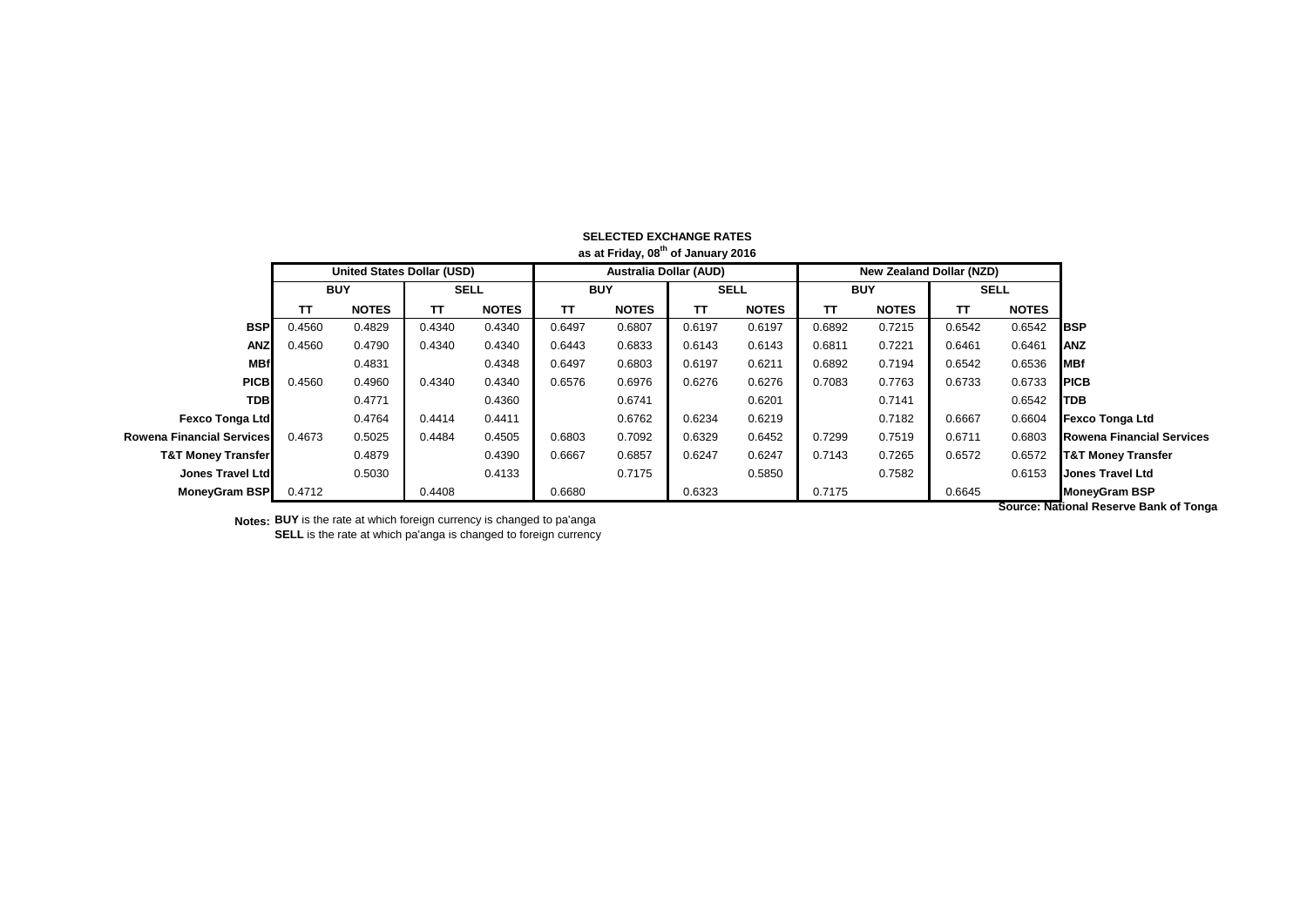| ao at : : : au y; : o o : o an au y zo : o |                                   |              |             |              |                               |              |             |              |            |                                 |             |              |                                                                                                                                                                                                                                |
|--------------------------------------------|-----------------------------------|--------------|-------------|--------------|-------------------------------|--------------|-------------|--------------|------------|---------------------------------|-------------|--------------|--------------------------------------------------------------------------------------------------------------------------------------------------------------------------------------------------------------------------------|
|                                            | <b>United States Dollar (USD)</b> |              |             |              | <b>Australia Dollar (AUD)</b> |              |             |              |            | <b>New Zealand Dollar (NZD)</b> |             |              |                                                                                                                                                                                                                                |
|                                            | <b>BUY</b>                        |              | <b>SELL</b> |              | <b>BUY</b>                    |              | <b>SELL</b> |              | <b>BUY</b> |                                 | <b>SELL</b> |              |                                                                                                                                                                                                                                |
|                                            | тτ                                | <b>NOTES</b> | тτ          | <b>NOTES</b> | тт                            | <b>NOTES</b> | TT          | <b>NOTES</b> | TΤ         | <b>NOTES</b>                    | π           | <b>NOTES</b> |                                                                                                                                                                                                                                |
| <b>BSP</b>                                 | 0.4525                            | 0.4794       | 0.4305      | 0.4305       | 0.6461                        | 0.6771       | 0.6161      | 0.6161       | 0.6990     | 0.7313                          | 0.6640      | 0.6640       | <b>IBSP</b>                                                                                                                                                                                                                    |
| <b>ANZ</b>                                 | 0.4525                            | 0.4755       | 0.4305      | 0.4305       | 0.6407                        | 0.6797       | 0.6107      | 0.6107       | 0.6909     | 0.7319                          | 0.6559      | 0.6559       | <b>ANZ</b>                                                                                                                                                                                                                     |
| <b>MBf</b>                                 |                                   | 0.4785       |             | 0.4310       | 0.6461                        | 0.6757       | 0.6161      | 0.6173       | 0.6990     | 0.7299                          | 0.6640      | 0.6623       | <b>MBf</b>                                                                                                                                                                                                                     |
| <b>PICB</b>                                | 0.4525                            | 0.4925       | 0.4305      | 0.4305       | 0.6549                        | 0.6949       | 0.6249      | 0.6249       | 0.7048     | 0.7728                          | 0.6698      | 0.6698       | <b>PICB</b>                                                                                                                                                                                                                    |
| <b>TDB</b>                                 |                                   | 0.4736       |             | 0.4325       |                               | 0.6710       |             | 0.6170       |            | 0.7250                          |             | 0.6651       | <b>TDB</b>                                                                                                                                                                                                                     |
| <b>Fexco Tonga Ltd</b>                     |                                   | 0.4727       | 0.4388      | 0.4377       |                               | 0.6725       | 0.6229      | 0.6185       |            | 0.7284                          | 0.6780      | 0.6698       | <b>Fexco Tonga Ltd</b>                                                                                                                                                                                                         |
| Rowena Financial Servicesl                 | 0.4673                            | 0.4975       | 0.4484      | 0.4444       | 0.6803                        | 0.7042       | 0.6329      | 0.6410       | 0.7299     | 0.7634                          | 0.6803      | 0.6897       | <b>Rowena Financial Services</b>                                                                                                                                                                                               |
| <b>T&amp;T Money Transfer</b>              |                                   | 0.4824       |             | 0.4335       | 0.6667                        | 0.6801       | 0.6191      | 0.6191       | 0.7143     | 0.7343                          | 0.6670      | 0.6670       | <b>T&amp;T Money Transfer</b>                                                                                                                                                                                                  |
| Jones Travel Ltd                           |                                   | 0.4993       |             | 0.4100       |                               | 0.7137       |             | 0.5816       |            | 0.7685                          |             | 0.6247       | <b>Jones Travel Ltd</b>                                                                                                                                                                                                        |
| <b>MoneyGram BSP</b>                       | 0.4712                            |              | 0.4408      |              | 0.6757                        |              | 0.6396      |              | 0.7381     |                                 | 0.6835      |              | <b>MoneyGram BSP</b>                                                                                                                                                                                                           |
|                                            |                                   |              |             |              |                               |              |             |              |            |                                 |             |              | According the Country of the Country of The Country of The Country of The Country of The Country of The Country of The Country of The Country of The Country of The Country of The Country of The Country of The Country of Th |

## **SELECTED EXCHANGE RATES as at Friday, 15th of January 2016**

**Notes: BUY** is the rate at which foreign currency is changed to pa'anga **SELL** is the rate at which pa'anga is changed to foreign currency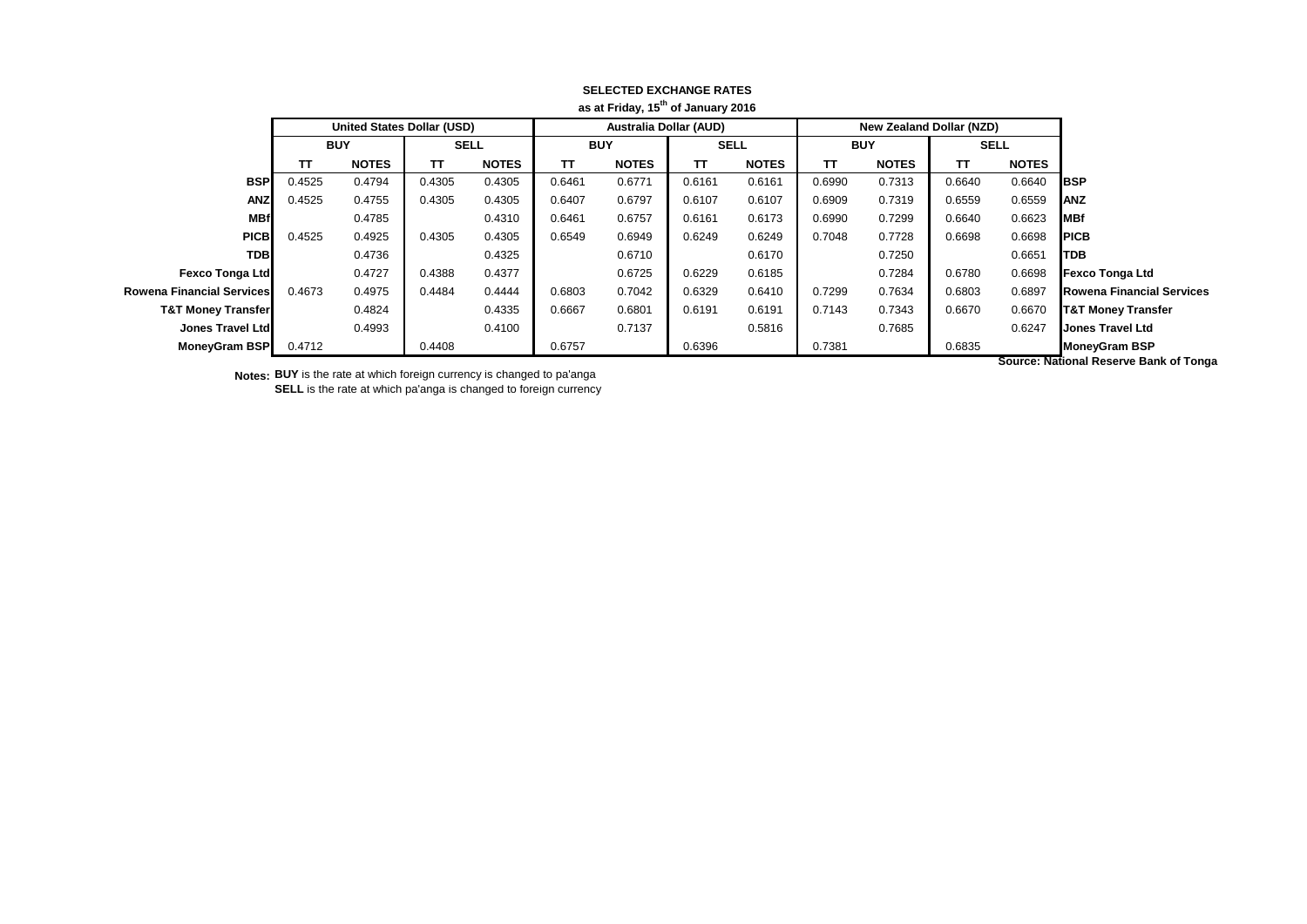|                                  |                                   |              |             |              |                               | as at Friday, 22 <sup>11</sup> of January 2016 |             |              |            |                          |             |              |                                  |
|----------------------------------|-----------------------------------|--------------|-------------|--------------|-------------------------------|------------------------------------------------|-------------|--------------|------------|--------------------------|-------------|--------------|----------------------------------|
|                                  | <b>United States Dollar (USD)</b> |              |             |              | <b>Australia Dollar (AUD)</b> |                                                |             |              |            | New Zealand Dollar (NZD) |             |              |                                  |
|                                  | <b>BUY</b>                        |              | <b>SELL</b> |              | <b>BUY</b>                    |                                                | <b>SELL</b> |              | <b>BUY</b> |                          | <b>SELL</b> |              |                                  |
|                                  | TΤ                                | <b>NOTES</b> | тт          | <b>NOTES</b> | ТΤ                            | <b>NOTES</b>                                   | TT          | <b>NOTES</b> | TΤ         | <b>NOTES</b>             | TΤ          | <b>NOTES</b> |                                  |
| <b>BSP</b>                       | 0.4510                            | 0.4779       | 0.4290      | 0.4290       | 0.6435                        | 0.6745                                         | 0.6135      | 0.6135       | 0.6946     | 0.7269                   | 0.6596      | 0.6596       | <b>IBSP</b>                      |
| <b>ANZ</b>                       | 0.4510                            | 0.4740       | 0.4290      | 0.4290       | 0.6442                        | 0.6782                                         | 0.6142      | 0.6142       | 0.6964     | 0.7284                   | 0.6614      | 0.6614       | <b>ANZ</b>                       |
| <b>MBf</b>                       |                                   | 0.4785       |             | 0.4292       | 0.6435                        | 0.6757                                         | 0.6135      | 0.6135       | 0.6946     | 0.7246                   | 0.6596      | 0.6579       | <b>MBf</b>                       |
| <b>PICB</b>                      | 0.4510                            | 0.4910       | 0.4290      | 0.4290       | 0.6538                        | 0.6938                                         | 0.6238      | 0.6238       | 0.7033     | 0.7713                   | 0.6683      | 0.6683       | <b>PICB</b>                      |
| <b>TDB</b>                       |                                   | 0.4721       |             | 0.4310       |                               | 0.6690                                         |             | 0.6150       |            | 0.7207                   |             | 0.6608       | <b>TDB</b>                       |
| <b>Fexco Tonga Ltd</b>           |                                   | 0.4712       | 0.4352      | 0.4363       |                               | 0.6698                                         | 0.6172      | 0.6160       |            | 0.7238                   | 0.6691      | 0.6656       | <b>Fexco Tonga Ltd</b>           |
| <b>Rowena Financial Services</b> | 0.4673                            | 0.4975       | 0.4484      | 0.4464       | 0.7042                        | 0.6993                                         | 0.6289      | 0.6369       | 0.7194     | 0.7576                   | 0.6757      | 0.6849       | <b>Rowena Financial Services</b> |
| <b>T&amp;T Money Transfer</b>    |                                   | 0.4809       |             | 0.4320       | 0.6667                        | 0.6775                                         | 0.6165      | 0.6165       | 0.7143     | 0.7299                   | 0.6686      | 0.6686       | <b>T&amp;T Money Transfer</b>    |
| Jones Travel Ltd                 |                                   | 0.4977       |             | 0.4086       |                               | 0.7121                                         |             | 0.5850       |            | 0.7648                   |             | 0.6299       | <b>Jones Travel Ltd</b>          |
| <b>MoneyGram BSP</b>             | 0.4712                            |              | 0.4408      |              | 0.6779                        |                                                | 0.6418      |              | 0.7415     |                          | 0.6867      |              | <b>MoneyGram BSP</b>             |
|                                  |                                   |              |             |              |                               |                                                |             |              |            |                          |             |              |                                  |

## **SELECTED EXCHANGE RATES as at Friday, 22nd of January 2016**

**Notes: BUY** is the rate at which foreign currency is changed to pa'anga **SELL** is the rate at which pa'anga is changed to foreign currency